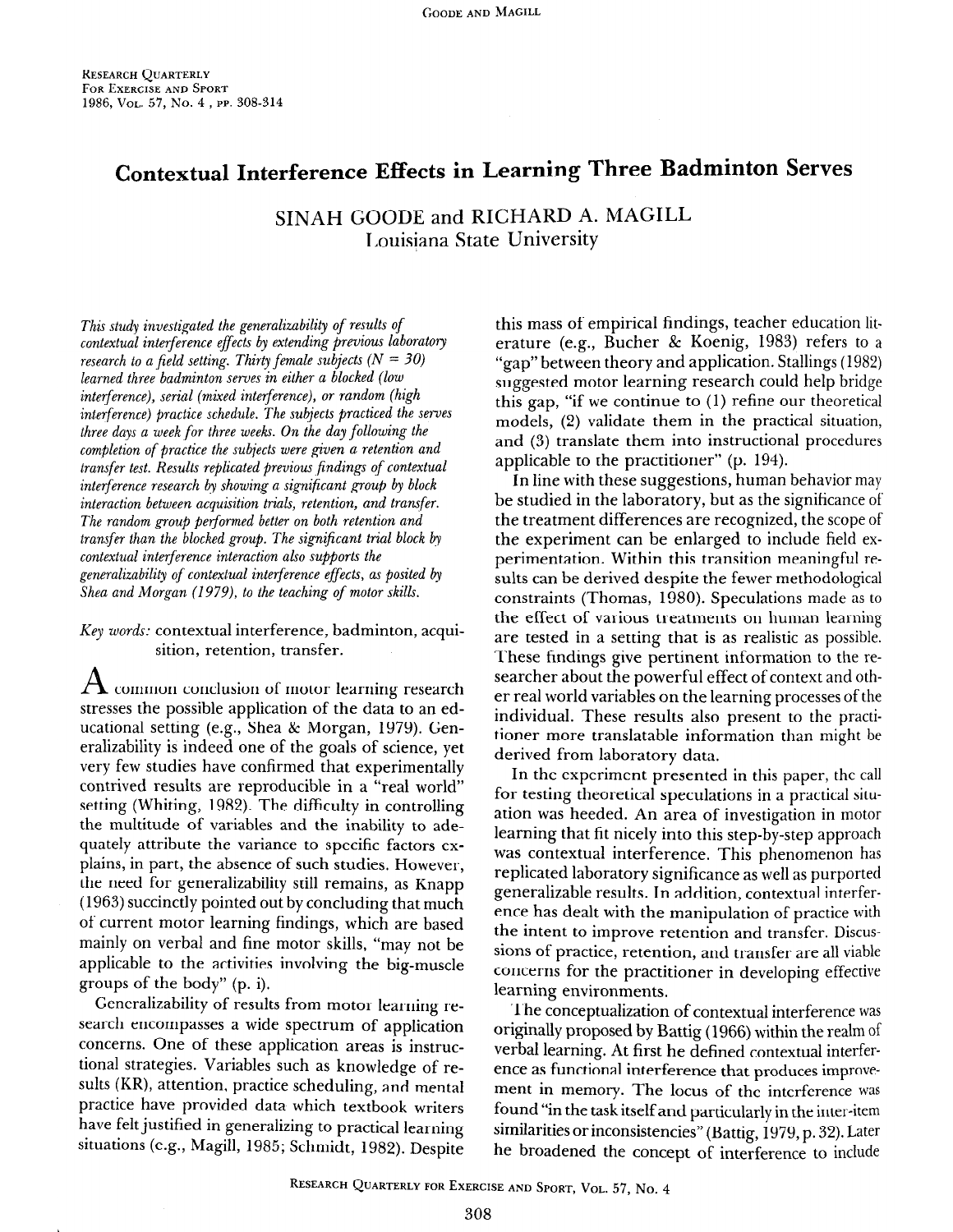$\vert$  set ontertask context to produce contextual va- $\frac{1}{\text{refl}}$  (Battig, 1979). The additional processing induced  $\frac{w_i}{w_i}$  interference leads to more effective mem- $\frac{a}{a\pi}$  of the original learning situation as well as that of a ransfer task.

| Contextual interference wasfirst studied in a motor  $_{\text{inparallel}}$  by Shea and Morgan (1979). They stud- $\frac{1}{2}$ the motor skill acquisition of three simple movement **guterns** using a barrier knock-down task. Contextual  $\frac{1}{\pi}$  alone was sufficient to facilitate retention and mafer performance. Subjects practiced the patterns in  $\frac{1}{2}$  a blocked (low-interference).or random (high- $_{\text{metric}}$  practice schedule. The blocked group.<br> $_{\text{particle}}$  one pattern entirely before practicing the next  $\frac{1}{2}$  moment, while the random group practiced all three  $_{\text{miferring} in a random fashion.}$  This study as well as  $_{\text{many}}$  $\frac{1}{2}$  methat time (for a review see Lee & Magill, 1983; Shea  $t_{\text{Zimny}}$ , 1983) shows the decided advantage of the adom over blocked presentation in motor skill retenin and transfer.

The locus of contextual variety was investigated by  $\epsilon$  lee and Magill (1983) in a series of experiments using the and Morgan's task. In their second experiment third group (serial) was added in which subjects  $p$  pacticed the three movement patterns in a predeteraed order sequence. "Vhroughout acquisition the abjects continued to practice in thatsame order. With hs additional group Lee and Magill attempted to wertan the locus of contextual variety. "Phe data lowed closely with other contextual interference effas showing the advantage of random over blocked netention and transfer. Of moreinterest, the serial poup''s scores paralleled those of the randomgroup. lhee results seemto indicate that the primary factor  $^\prime$  inheadvantage gained is not the predictability of the  $^\prime$  $_{\rm{particle}}$  schedule but rather the increased spacing of petitions in the randomand serial groups. 'Uhe repttion effects found in learning these patterns were  $t$ <sup>tdated</sup> to an explanation of these effects proposed by by(1978) in the verbal domain.

 $^\text{\tiny\textregistered}$ esults of contextual variety research suggest that bet- $^{\rm the}$ aming of a related motor skill will occur when those  $^{\rm klls}$  are practiced in a random rather than a blocked  $\text{Im}$ gement of trials during, practice sessions. Accord-**W, Shea and Morgan (1979) optimistically general-**<sup>tedthat, "the instructor should teach a number of skills</sup> thing each session for a number of sessions in order to there maximum retention and transfer" (p. 187), a all section which provides a way to bridge the gap be- $\frac{b_{\text{temp}}}{d}$  and application. It gives the practitioner a the cut method for scheduling effective practice.

 $\frac{1}{2}$ lis of interest to see if this suggestion is being used  $t_{\text{m}}$  the teaching of real-world skills. A look at two teacher  $\frac{N_{\text{t}}}{N_{\text{t}}}}$  nie, texts (Harrison, 1983; Rink, 1985) provides the of the apparent disregard of the use of conthe divergence of technical contracts in teacher unit plans. Instead % of using the practice advantage found for the random<br>group, practice is constructed in a way that closely sim-<br>ulates a blocked presentation. Although there is variety<br>in the way a skill is taught, most of the practice

ratory setting. Without such data the teacher would be taking results generated from the learning of a simple task (knocking down small wooden barriers) and applying these findings, face value, to the learning of a complex activity (e.g., volleyball).

(1983) Experiment 2 to a field setting. Specifically, the If indeed contextual interference effects are generalizable, then the teacher has a tool for constructing a more effective learning environment. However, Knapp's (1963) warning should not go unheeded. Accordingly, the purpose of this study wasto investigate the generalizability of results from contextual interference experiments by extending the Lee and Magill subjects were taught three badminton serves in which practice orders were blocked, random, or serial. Throughout the experiment there were several manipulations in order to make the study more applicable to a practical learning situation. For instance, the three serves were chosen because they represent skills that would be taught in a badminton class (Ballou, 1982). Also, the tests used to measure acquisition, retention, and transfer were adaptations of commonly used badminton skill tests. If the contextual interference phenomenon is generalizable to the teaching of <sup>a</sup> sport skill, then random and serial practice should lead to superior skill retention and transfer than <sup>a</sup> blocked practice order.

# Method

# Subjects

The subjects were <sup>30</sup> right-handed female students The subjects were 30 right-handed remail.<br>at Texas Wesleyan College. All students were unpaid at Texas Wesleyan College. An students were five-<br>volunteers from the general student population. The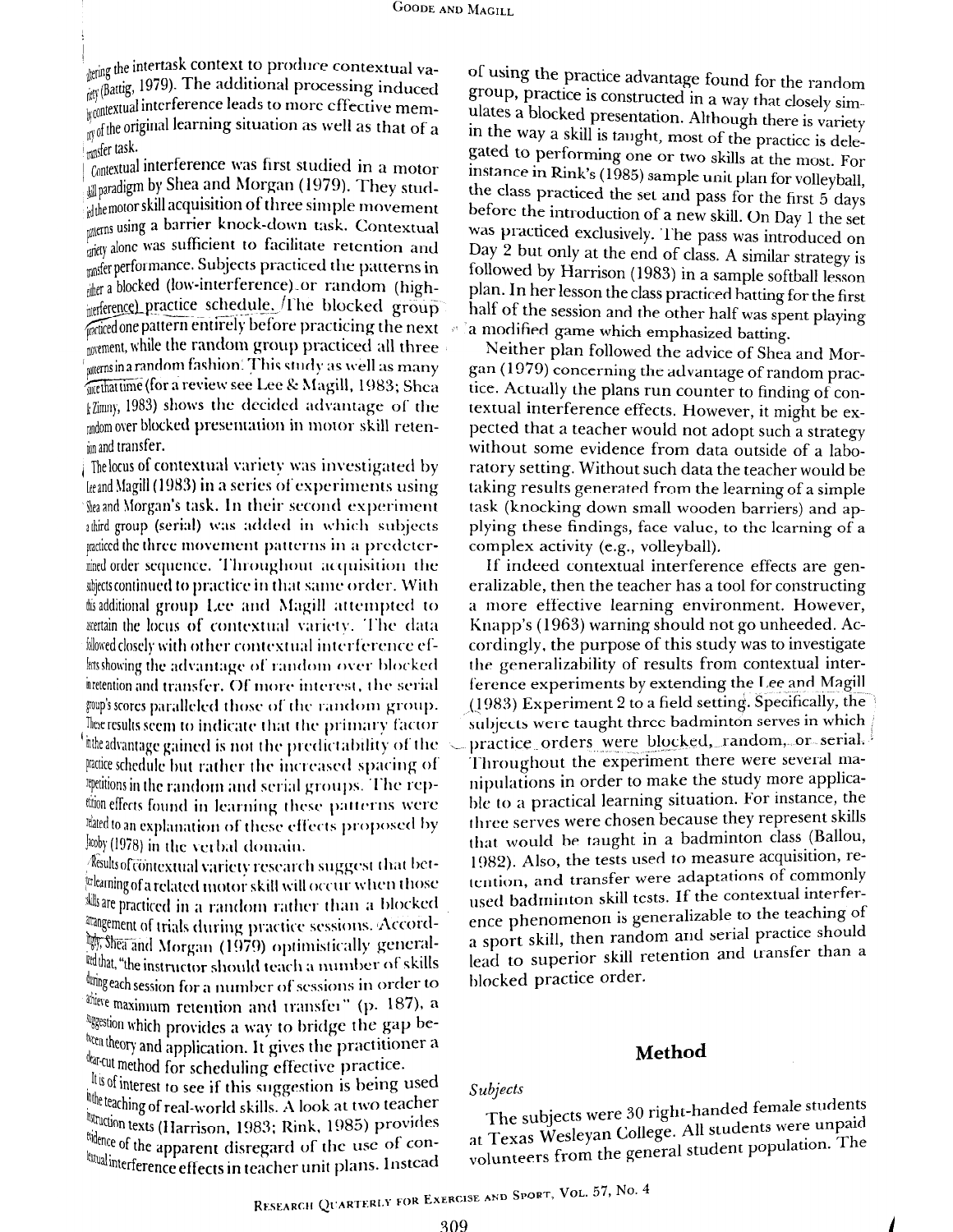participants were not part of an organized badminton class and only received instruction for the serves that were taught. In order to control for prior experience in racket sports, the subjects were screened as to extended experience in badminton, raquet ball, or tennis. Any subject with such experience was eliminated from the experiment. This step is to limit individual differences which might confound the results (Del Rey, Wughalter, & Whitehurst, 1983).

### Task

The task was to learn three badminton serves—the short, long, and drive serves. The three serves were practiced on a regulation court with a specific target area designated for each serve. The subjects used a regulation racket and plastic shuttles which were supplied by the experimenter. All serves that were scored were legal according to the rules of badminton. That is, the shuttle had to be contacted below the waist of the server with the racket head clearly below the hand (Poole, 1969).

The short serve was practiced and tested using the French Short Serve Test as <sup>a</sup> model (French & Statler, 1949). A rope was extended between two standards 50 cm above the height of a standard net. In the right service court markings were drawn 5 cm wide in the formof arcs at distances of 55, 75, 95, and 115 cm from the midpoint of the intersection of the center line and the short service line. The different distances were scored  $5, 4, 3, 2,$  and 1 respectively. For a serve to receive a double score the shuttle had to travel between the rope and the net and land in the target area. Any shuttle landing on the line received the higher score. If the shuttle landed outside the target area the subject received a zero for that trial. All illegal serves and serves that hit the rope were retrials.

A form of the Scott and Fox Long Serve Test (Scott & French, 1959) was used for acquisition, retention, and transfer trials for the long serve. On the same court as previously described, an additional rope was extended parallel to the net at <sup>a</sup> height of 2.6 m and <sup>a</sup> distance of 4.3 m from the net. The marking and scoring were the same as in the short serve test. The target was placed at the intersection of the right singles sideline and the long service line. To receive <sup>a</sup> double score the shuttle traveled over the appropriate rope and landed in the target area.

The drive serve target was placed in the right service court at the intersection of the center line and the doubles service line. The dimensions and scoring were the same as for the other two targets. To receive <sup>a</sup> double score the shuttle passed under the long service rope (Ballou, 1982).

## Procedures

The students were randomly assigned to  $o_{n}$ <sub>e of</sub> three treatment groups; blocked, serial, and  $\overline{\text{rad}}_{\text{om}}$ with each group receiving  $108$  trials for each serve in acquisition for a total of 324 practice trials. Each  $\frac{a}{8}$ ject performed. 18 total trials for retention and  $18 \frac{v}{f_0r}$ transfer, with each serve performed on six  $\text{rand}$ <sub>omly</sub> administered trials.

Acquisition Phase. Before a subject began the acquisition phase, the task was explained. The subject  $\frac{1}{w_{as}}$ shown the appropriate grip for each serve and  $w_{\text{here}}$ to stand. She then viewed a film loop (Poole,  $1968$ ) of the short and long serves, and then the trials began, The procedure of viewing the film loop was repeated during the first week of testing.

Each subject practiced 3 days a week for 3 weeksin one of the three practice conditions. Each day  $w_{\text{as}}$ considered a session and consisted of 3 blocks of  $12$  trials for a total of 36 trials per session/The blocked group practiced all 36 trials of one serve per session. The next day they practiced a second serve and the  $/$ third day the remaining task. The order of practice for the three serves was counterbalanced among group members. Asa point ofclarification, the strucgroup members. As a point of clarification, the structure of the blocked group was slightly different than that of Lee and Magill (1983). In their experimentall trials of one pattern for the blocked group were practiced before attempting the other patterns. The robust nature of the learning pattern of the blocked group should not be influenced by this manipulation for the nonrepetitive practice regime remains intact (Lee & Magill, 1983). The advantageof the present blocked Magill, 1983). The advantage of the present blocked<br>group's schedule is that it follows more closely typically suggested lesson plans for physical education (e.g., Rink, 1985). Even thoughan entire week might (e.g., Rink, 1985). Even though an entire week might be spent on the learning of one serve, that serve would be practiced again before a retention test would be given. If the original blocked group's protocol had<br>been followed the subject would be tested on a skill last been followed the subject would be tested on a skill last<br>practiced two weeks before the retention test.

The random and serial groups attempted all three serves in one session. The serial group practiced a different serve each trial in a predictable order. For example, a subject would practice the short, long, and drive serve and then repeat this scheduling throughout the rest of the 36 trials. The order of presentation was counterbalanced among group members. The random group attempted the three serves throughout the 36 trials. The serves were practiced in a random fashion with no serve attempted more than two times in succession. Both groups practiced each serve  $1^2$ times per session.

The experimenter stood in the left service  $\omega$ <sup>urt</sup> adjacent to the target area. The subject stood in the right service court and practiced all serves from  $\theta$ <sup>he</sup>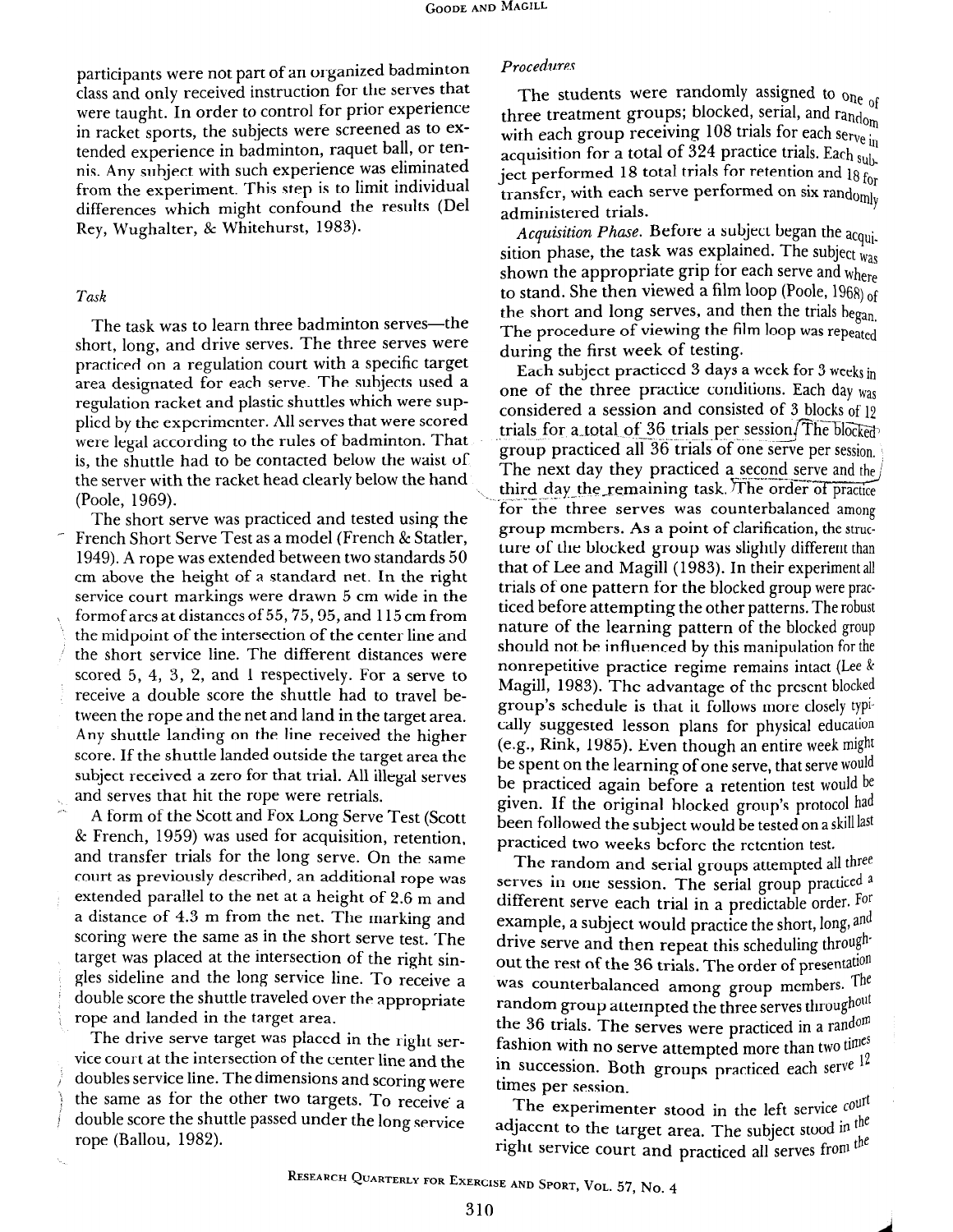right court. At the end of each trial the subject was<br>retbally given KR about her score. After 12 serves the<br>subject recovered the shuttles and after a total time of<br> $2\pi$ min resumed testing. Each trial lasted approximate  $Retention Phase$ . A retention test was given on the day following the last session and consisted of six trials of rath of the three serves. No KR was given to the subject. There were 18 shuttles available. The experimenter began each trial by calling out the serve to be attempt fashion so that no serve was attempted twice in suc-<br>  $\frac{1}{1983}$ .  $\frac{1}{17}$  (1983).<br>  $\frac{1}{17}$  *Transfer Phase*. The transfer test was given approx-<br>  $\frac{1}{17}$  and  $\frac{1}{17}$  following the retention phase (the **FISsand began on command from the experimenter** 

amount of time needed to switch the targets to the left ideof the court). All tests for transfer follow the same procedures as in retention. For the transfer phase the eneoriginated from the left court. The random pre- | entation of trials was followed in an attempt to make lhe testing more closely parallel the random use of  $\ell$  The purpose of the present experiment was to ex-<br>lhese serves when playing a game, since the ability to  $\ell$  tend the study of contextual interference effects into transfer practice to a game is one of the primary goals ifpractice. Also, the testing of a serve from the left side of the court for transfer is directly applicable to the game of badminton.

# **Results**

For analysis purposes, the accuracy scores for each of the three serves were averaged across six trials jelding 18 acquisition blocks of practice, one retention block, and one transfer block. The data were analyzed using a multivariate analysis of variance  $MANOVA$ ) with the accuracy scores of the three es as the dependent measures. Separate analyses.  $\frac{d}{dt}$  serformed for acquisition and for retention and 'Itnsfer with all significance effects from the MANOVA analyzed by follow-up ANOVAs. The retention and transfer analysis included the last block of acquisition, the retention block, and the transfer  $\frac{b \cdot \log h}{\log h}$  comparisons were tested using the Newthan-Keuls procedure. The level of significance for all  $\frac{1}{\text{mallyses}}$  was set at alpha = .05. Figure 1, which rep-Itsents the accuracy scores summed over the three fferent serves, graphically displays the three practhe group's performances for the acquisition, retenton, and transfer blocks.

# Acquisition Phase

 $i<sub>k+1</sub>$  design for acquisition was a Group x Trial  $\frac{100k}{2 \times 18}$  factorial model with repeated measures on the last factor. The MANOVA revealed a main<br>effect for blocks,  $F(51,1361) = 4.01$ . There were no<br>other significant main effects or interactions. Fol-<br>low-up ANOVAs showed significant blocks effect for<br>all three serves:

# Retention and Transfer Phase

The last block of acquisition trials, the retention trial<br>block, and the transfer trial blocks were analyzed us-<br>ing a MANOVA and follow-up ANOVAs. The design<br>was a Group x Trial Block (2 × 3) factorial MANOVA<br>with repeat 1.98,  $p = .03$ . Follow-up ANOVAs revealed a significant block by group interaction for short serve  $F(4,54)$  = 2.51,  $p = .0491$ .

# Discussion

fully than the blocked group (Bransford, Franks, The purpose of the present experiment was to ex-| a field setting;using the Lee and Magill (1983) study as<br>a prototype and by so doing to test the generalizability of contextual interference on a real life skill. The results of this replication generally support past laboratory based studies. The significant interaction found <sup>|</sup> for retention and transfer parallel findings of Shea and Morgan (1979) that random practice facilitates retention and transfer. Theoretically, Battig's (1979) predictions are upheld that the use of contextual variety (random practice) in the ordering of practice enhances retention and transfer. From another per-\_ spective, the contextual variety from trial to trial allowed the random group to become context independent and able to transfer to a new task more success-

Morris, & Stein, 1979).<br>The results of this experiment also support the advice of Shea and Morgan (1979) concerning how to schedule practice for optimum retention and transfer effects. The results very clearly show the advantage of effects. The results very elearly show the devaluates of<br>the random group over the blocked group in the re-<br>tention and transfer of skills and make a positive statetention and transfer of skills and make a positive statement to the teacher concerning the generalizability of contextual interference effects. Since the skill in this study was one typically taught in physical education classes, the results provide <sup>a</sup> basis for the teacher to construct an effective practice regime. Accordingly, we can have confidence in recommending that instructors of motor skills can enhance learning by organizing practice following contextual interference guidelines.

RESEARCH QUARTERLY FOR EXERCISE AND Sport, VoL. 57, No. 4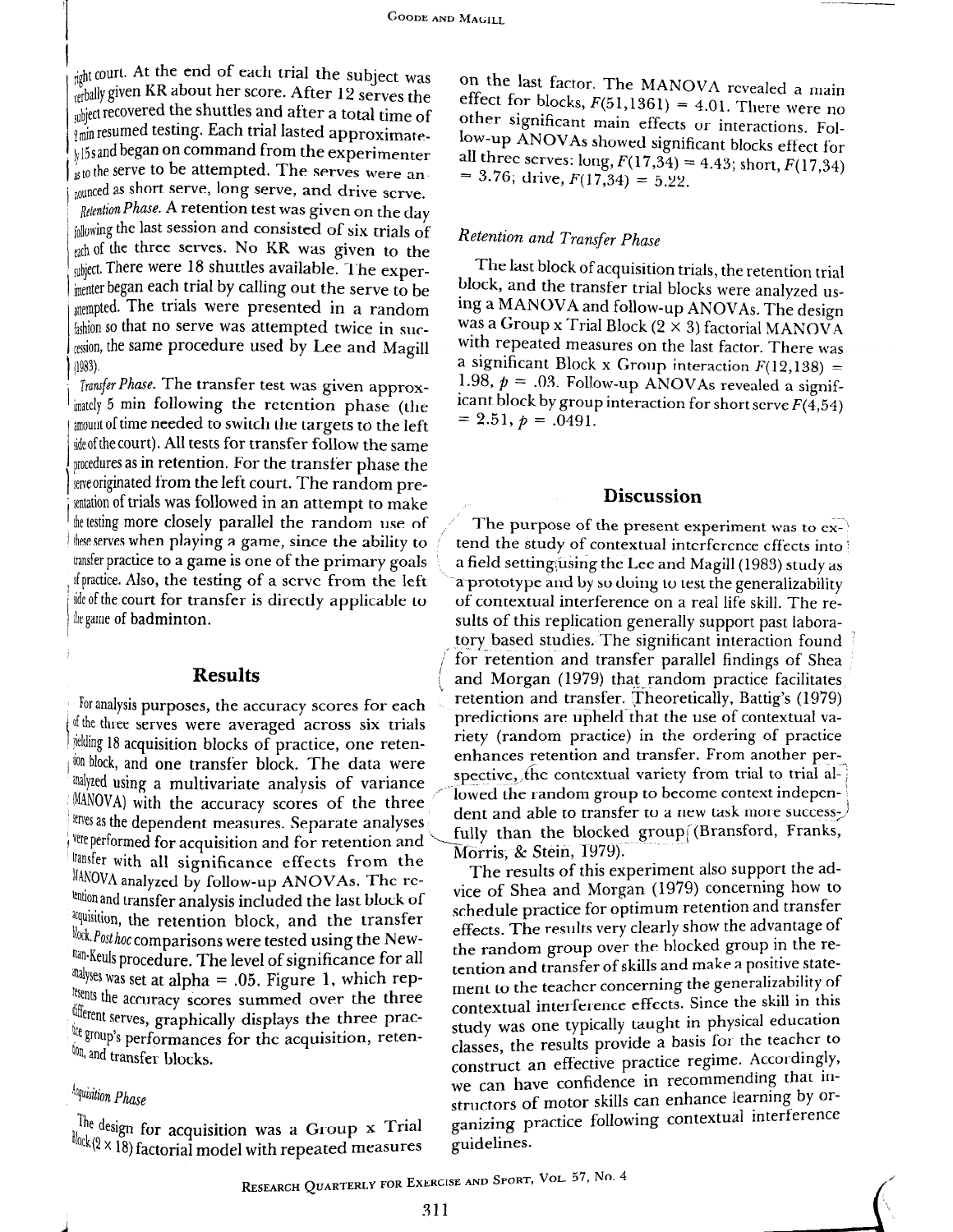GOODE AND MAGILL



Figure 1—Accuracy scores summed across the three serves for acquisition, retention, and transfer of the three contextual interference groups.

**Example 12**<br> **Example 1**<br> **Example 1**<br> **Example 1**<br> **Example 1**<br> **Example 10**<br> **Example 10**<br> **Example 10**<br> **Example 10**<br> **Example 10**<br> **Example 1**<br> **Example 1**<br> **Example 1**<br> **Example 1**<br> **Example 10**<br> **Example 10**<br> **Examp** Also of importance to the teacher is the apparent grouping of the three serves. Despite the different beginning and ending scores of each serve, the learning pattern was the same, as evidenced by the significant block effect. The use of contextual interference would have been of little benefit to the teacher if each serve needed to be practiced with a different schedule. The practice scheduling effects appear to be general and can be applied to a complete unit plan, notjust an isolated skill.

Previous find<br>more power<br>the test cont<br>tantly, an *a*<br>test conditio<br>format to e<br>this experim Some of the differences found between the blocked and random groups could be attributed to the change in context from acquisition to retention and transfer. Previous findings indicate that practice schedule has a more powerful effect on learning than does changing the test context (Shea & Morgan, 1979). More importantly, an a priori decision was made to structure the test conditions for retention and transfer ina random format to enhance generalizability. Fundamental to this experiment was the ability to generalize the data to a real world setting. The general goal of practice is to transfer to a game. A game situation varies from event to event, making random testing the best condition to appraise the effectiveness of practice.

While the retention and transfer effects parallel previous contextual interference studies, results in the acquisition phase fall short when compared to previous findings. The lack of a group effect or a group by block interaction, as found by Lee and Magill (1983), was an obvious departure from other studies (Shea & Morgan, 1979; Del Rey, Wughalter & Whitehurst, 1982). There are several reasons for these findings, but first it is informative to review some of the constraints of the present experiment. The purpose of the study was to replicate a laboratory experiment and yet place the paradigm within appropriate teacher-education parameters. Such a manipulation required compromises which weakened the chance for acrossthe-boardstatistical replications. Two of the areas that incorporated someof the compromises were the scor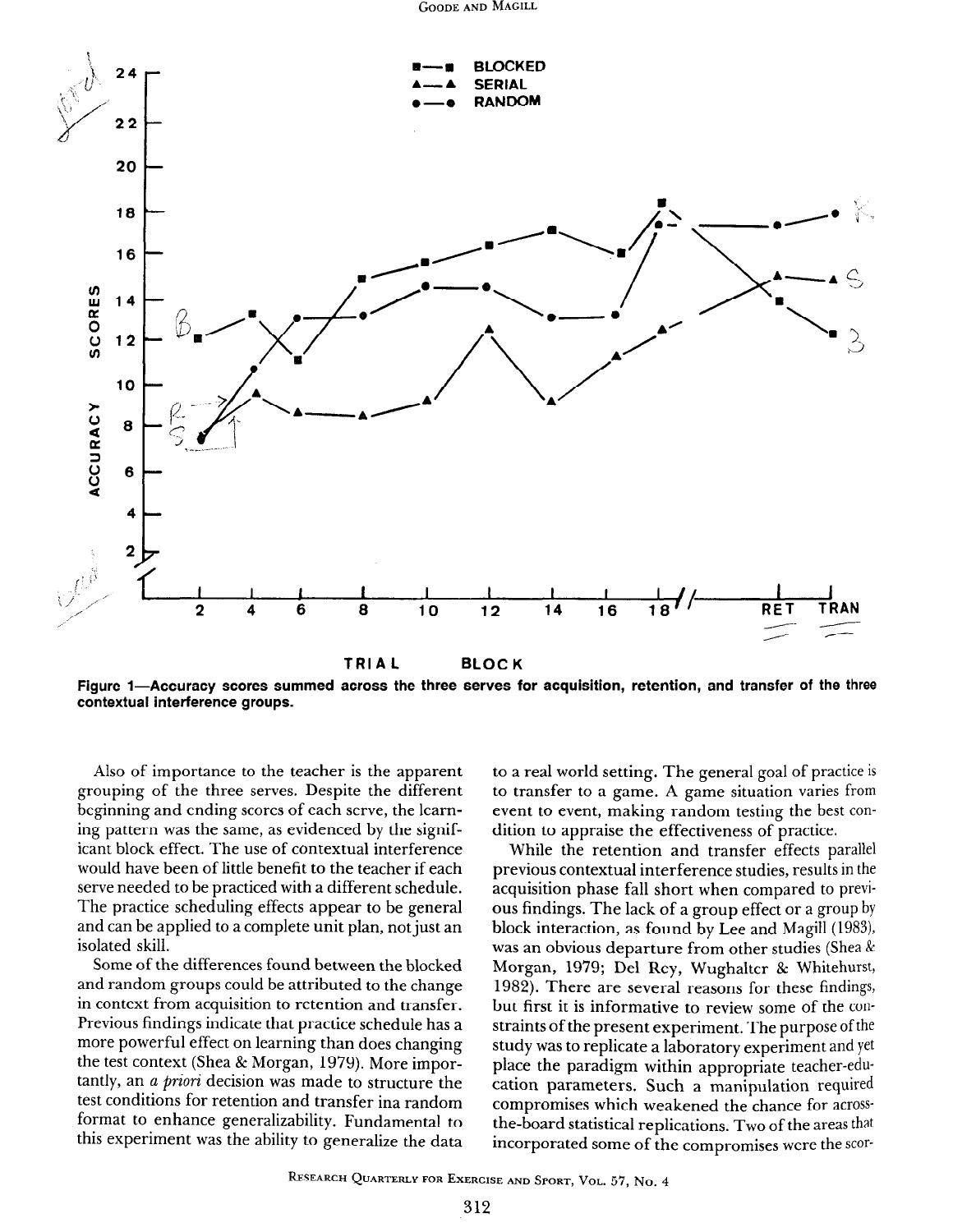$_{\text{ing system}}$  used and the structure of the practice for the blocked group.

The scoring system employed for practice and testing was an adaptation of the established skills test for hadminton. Although such procedures appeared nore applicable there was a lack of sensitivity inherent inthe system. If a subject did not hit the shuttle into the target area, she received a score of 0. Early in  $_{\text{acquilibrium}}$  the subjects scored a 0 on more than half  $_{\text{off}}$ the trials. In Lee and Magill's (1983) and Shea and  $_{\text{Morgan's}}$  (1979) studies the dependent measures  $\ddot{\phantom{0}}$ were time (in milliseconds) which produced more discriminating results. 'This lack of sensitivity would tend negate any group effects, leaving only the possibility ofasignificant block effect. For future investigations this problem could possibly be solved if, instead of «coring only good serves, the trials that recieved "0" could also be assigned scores representative of their cation to the appropriate target.

The lack of sensitivity in the scoring system prob-, ably affected retention, although not as much as in aquisition. During retention the subjects performed \* the task accurately enough to produce trends in the data. Close perusal of Figure 1 indicates a very similar rend to that found by Lee and Magill. The individual erves also show the random group to be higher on retention than the blocked. Most likely the effects of ihe scoring system are lessening in retention for the predicted trends are becoming more evident, but still he combination of scoring system, task difficulty, indvidual differences, and other uncontrolled variables may tend to hide statistical differences.

Between the Jast block of acquisition and the retenlion trials there is a large decrement in the scores of

 $\epsilon$ the blocked group. But remember that the blocked \_ foup was changed in this experiment to more closely follow classroom procedures. The blocked group's results from other contextual interference experiments indicate the difference between acquisition and retention may have even been greater if the original booked schedule had been followed.

 $A<sup>f</sup>$  halpoint worth noting is the performance of the serial group, which did not follow the results reported by Lee and Magill (1983), in which the serial group Paralleled results of the random group. While inter-<sup>esting</sup>, this result does not damage the conclusions Possible from this experiment as the purpose was to "famine contextual interference effects on a real-life will. The serial group was added to Lee and Magill's  $(1983)$  study only to extract the locus of contextual Variety effects. It is more conducive to the present CONIEXI (especially when one considers the empirical 'ipportofcontextual interference effects) to limit dis-

 $\frac{1}{2}$  Clussion to the differences and similarities between the  $I_{\text{in}^{[l]}}$  and blocked practice condition. However, it is Illeresting to note that on both retention and transfer

the serial group improved its score and in both cases<br>scored higher than the blocked group. Such scores<br>may indicate the practice advantage for retention and<br>transfer as found in the random group, although<br>there is present

# References

- 
- Ballou, R. (1982). Teaching badminton. Minneapolis: Burgess.<br>Battig, W.F. (1966). Facilitation and interference. In E. A.<br>Bilodeau (Ed.), Acquisition of skill (pp. 215-244). New York: Academic Press,
- 
- Battig, W. F. (1979). The flexibility of human memory. In<br>L. S. Cermak & F. I. Craik (Eds.), Levels of processing in<br>human memory (pp. 23–44). Hillsdale, NJ: Erlbaum.<br>Bransford, J. D., Franks, J. J., Morris, C. D., & Stein of processing in human memory (pp. 331-354). Hillsdale, NJ: Erlbaum.
- Bucher, C. A., & Koenig, C. R. (1983). Methods and materials for secondary school physical education. (6th ed) St. Louis: C. V. Mosby.
- Del Rey, P., Wughalter, E. H., & Whitehurst, M. (1982). The effects of contextual interference on females with varied experience in open sport skills. Research Quarterly for Exercise and Sport, 53, 257-272.
- French, E., & Statler, E. (1949). Study of skill tests in badminton for college women. Research Quarterly, 17, 257-272.
- Harrison, J. M. (1983). Instructional strategies for physical education. Dubuque, IA: Wm. C. Brown.
- Jacoby, L. L. (1978). On interpreting the effects of repetition: Solving a problem versus remembering a solution. journal of Verbal Learning and Verbal Behavior, 17, 649-677.
- Knapp, B. (1963). Skill in sport: The attainment of proficiency. London: Routledge & Kegan Paul.
- Lee, T. D., & Magill, R. A. (1983). A locus of contextual interference in motor skill acquisition. Journal of Experimental Psychology: Learning, Memory & Cognition, 9,  $730 - 746.$
- Magill, R. A. (1985). Motor learning: Concepts and applications (2nd Ed.). Dubuque, IA: Wm.C. Brown.
- Poole, J. (1969). *Badminton*. Pacific Palisades, CA: Goodyear  $P$ ublishing Co.
- Publishing Co.<br>Rink, J. E. (1985). Teaching physical education for learning. St. Louis: Times Mirror/Mosby College Publishing. .
- Schmidt, R. A. (1982). Motor control and learning: <sup>A</sup> behavioral emphasis. Champaign, IL: Human Kinetics. .
- Scott, M. G., & French, E. (1959). Measurement and evaluation in physical education. Dubuque, IA: Wm. C. Brown Co.
- Shea, J. B., & Morgan, R. L. (1979). Contextual interference effects on the acquisition, retention and transfer of <sup>a</sup> motor skill. Journal of Experimental Psychology: Human Learning and Memory, 5, 179-187.
- Shea, J. B., & Zimny, S. T. (1983). Context effects in ment ory and learning movement information. In R. A.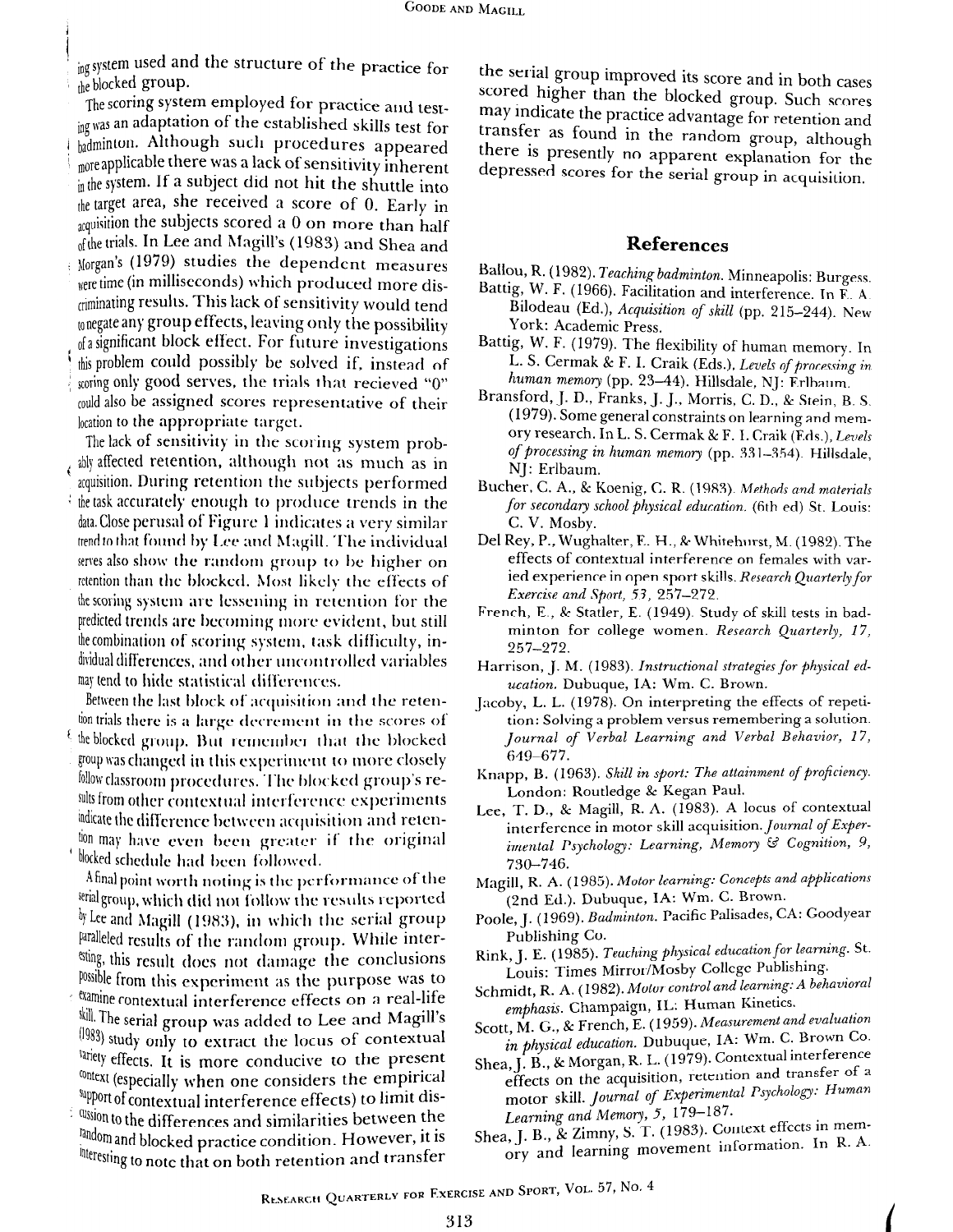Magill (Ed.), Memory and control of action (pp. 345-366). Amsterdam: North-Holland.

- Stallings, L. M. (1982). Motor learning from theory to practice. St. Louis: C. V. Mosby.
- Thomas, J. R. (1980). Half a cheer for Rainer and Daryl. Journal of Sport Psychology, 2, 266-267.
- Whiting, H. T. A. (1982). Skill in sport: A descriptive and prescriptive appraisal. In J. H. Salmela, J. T. Partinton, & T. Orlick (Eds.), New paths of sport learning and excellence. Ottawa: The Coaching of Canada.

Submitted: January 13, 1986 Accepted: July 16, 1986 

 $\pmb{\chi}$ 

Sinah Goode is an assistant professor at Ball State University. This research was completed in partial fulfillment of the PhD degree in motor behavior at Louisiana State University. Richard A. Magill is an associate professor at Louisiana State University. Requests for reprints should be addressed to  $Sinah\ Goode, School\ of\ Physical\ Education$ ,  $Ball\ State\ University, Muncie,$ IN 47306.